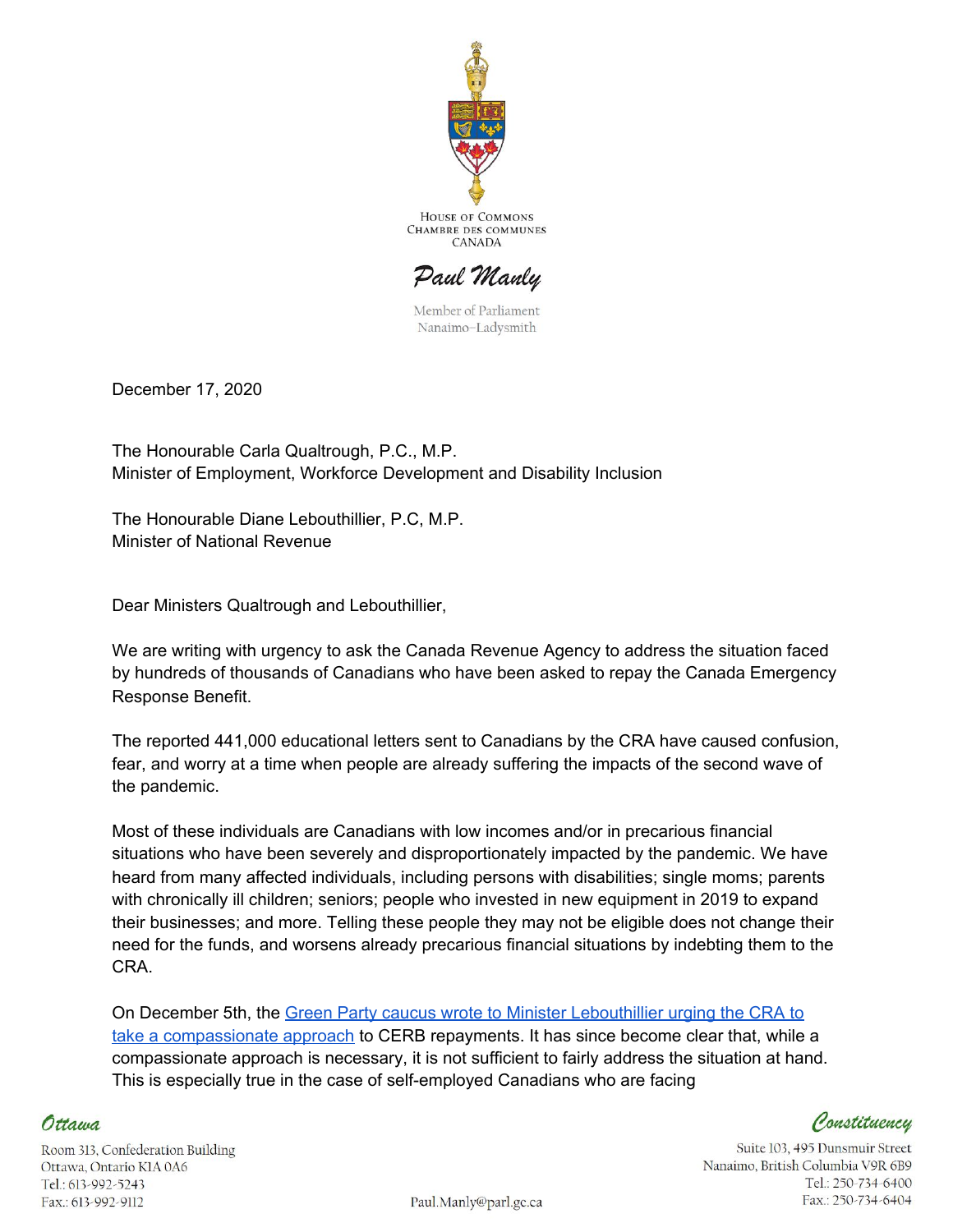repayment amounts of \$14,000 due to a lack of clarity from the government about whether they should consider their gross or net income when determining their eligibility.

## **We are calling on the government to take the following actions:**

- 1. Make a public statement by December 21st and send follow up letters to all Canadians who received a CERB repayment letter to clarify that there is no requirement to repay the CERB immediately, debt will not accrue interest, and the situation is being reviewed. This is essential to reduce the negative mental health impact and confusion caused by repayment letters.
- 2. Retroactively allow self-employed Canadians to use their gross pre-tax income before business expenses when determining their CERB eligibility.
- 3. Allow anyone who owes CERB repayments to the CRA to pay back the CERB interest-free with small regular payments. Take disability benefit amounts into consideration when determining repayment plans for individuals on disability benefits.
- 4. Do not collect 2020 income tax on CERB amounts from individuals who are required to repay the benefit to avoid further financial hardship.

These requests are in line with requests and rationale sent to you in a [December](https://www.caea.com/Portals/0/Documents/News/2020/2020-12-11-Letter-to-Ministers-From-Arts-and-Culture-Worker-Associations.pdf?fbclid=IwAR3Gr7MH4htxAx5-5ILRXNSSMgqJPhNdcVuBfOwXBF2WXJ30DXIzFM3yDwI) 11th letter from associations [representing](https://www.caea.com/Portals/0/Documents/News/2020/2020-12-11-Letter-to-Ministers-From-Arts-and-Culture-Worker-Associations.pdf?fbclid=IwAR3Gr7MH4htxAx5-5ILRXNSSMgqJPhNdcVuBfOwXBF2WXJ30DXIzFM3yDwI) 75,000 professional artists and art workers across the country.

We have followed the evolution of the CERB closely to assist constituents in understanding how to access the program. We recognize that adjustments were made to improve and address gaps in the CERB, including many specific clarifications about eligible income. However, there are numerous examples where unclear eligibility criteria led many self-employed Canadians to mistakenly believe that they were eligible for the CERB.

First, the government should have specified on the CERB's main [landing](https://www.canada.ca/en/services/benefits/ei/cerb-application.html#eligible) page that self-employed people should consider their gross income before taxes but after business deductions. Not making this distinction in an accessible manner was an oversight by the government, especially considering (1) the CERB was designed specifically to include self-employed people who were not eligible for Employment Insurance, and (2) the government did not verify eligibility of most applicants while they received the CERB.

Second, while the [CERB](https://www.canada.ca/en/services/benefits/ei/cerb-application/questions.html) Q&A page does specify that business owners who rely on business income should consider their net pre-tax income (gross income less expenses), this information is difficult to find. It is currently on a list of 56 drop-down questions that must be individually opened and read and cannot be easily searched. Moreover, a CRA [spokesperson](https://www.cbc.ca/news/canada/prince-edward-island/pei-cerb-benefits-payback-1.5838395) recently [stated](https://www.cbc.ca/news/canada/prince-edward-island/pei-cerb-benefits-payback-1.5838395) that "there has been no change to this position during the lifecycle of the CERB" and that the requirement has been posted on the Q&A page "since the beginning." However this section was only added sometime after April 21st, after millions of Canadians had already assessed their eligibility and applied for the CERB.